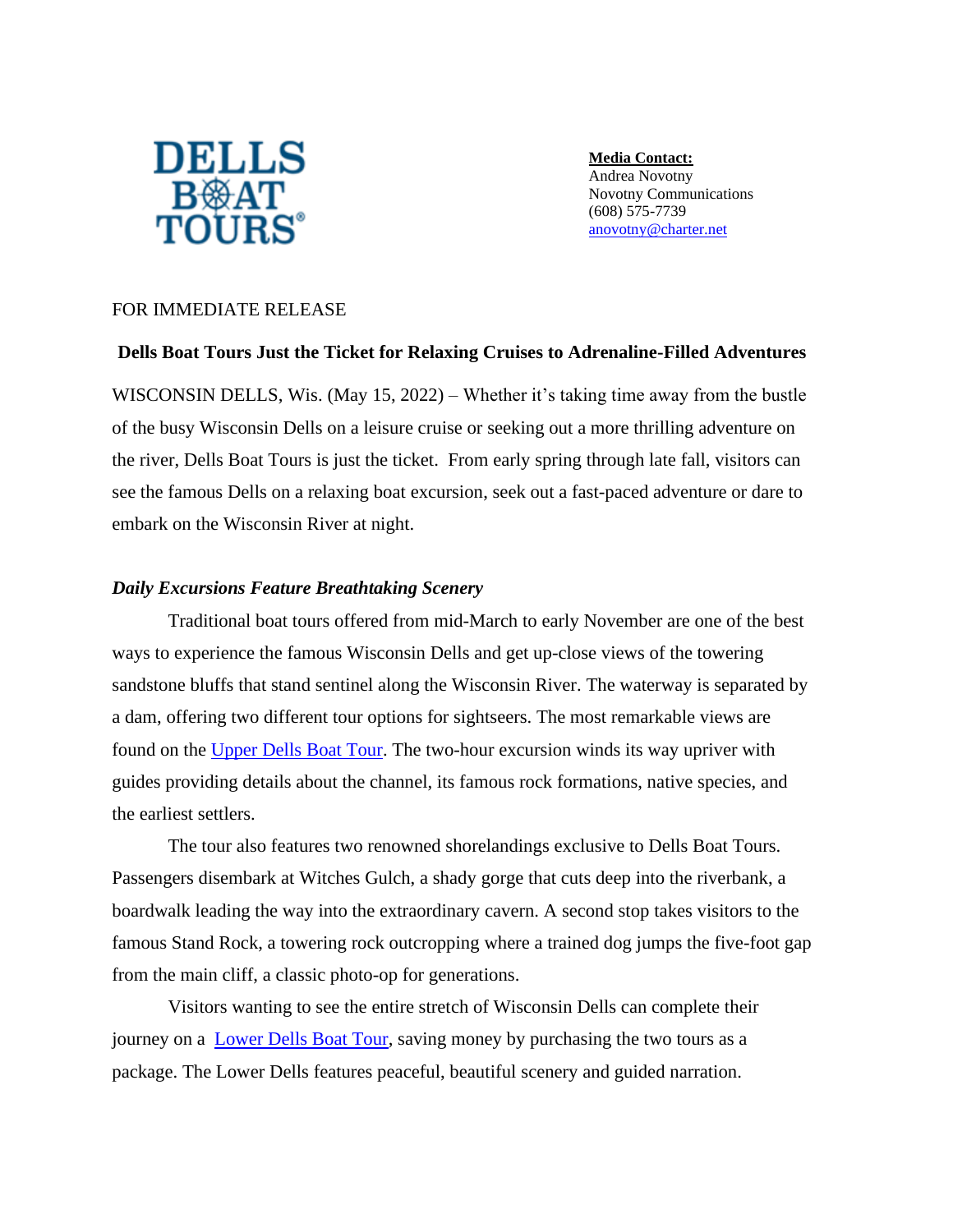#### *Sunsets, Serenity, and Surf n' Turf*

Mother Nature puts on a show nightly in the Dells as the setting sun casts a canopy of rich colors against the towering sandstone cliffs. Visitors can absorb the beauty when they steal away for a **Sunset Dinner Cruise**. The relaxing culinary excursion features a surf n' turf meal, live musical entertainment, and a walk through a torch-lit canyon.

"At the end of a long summer day, passengers can relax and enjoy the beauty of the rocky cliffs at dusk on a dinner cruise; it really is the most breathtaking time to see the bluffs," said Dan Gavinski, general manager of Dells Boat Tours.

The popular boat excursion begins with a complimentary open bar for the first hour upon boarding, with a cash bar available for the remainder of the cruise. Live music sets the stage for a relaxing trip, featuring regional musicians entertaining guests throughout the evening.

Guests enjoy a grilled surf n' turf dinner prepared by the chefs of Chula Vista Resort. The main entrée includes a 5.5 to 6-ounce sirloin steak and four jumbo shrimp served with potatoes, market fresh vegetable, green salad, and dessert. An assortment of soft drinks is included.

As night falls, the Sunset Dinner Cruise makes a stop at the beautiful and mysterious Witches Gulch, a canyon winding deep into the shoreline. Torches light the boardwalk and guests can disembark and take a leisurely stroll into the peaceful gorge.

Visitors can take in the scenic nightcap beginning with the first cruise of 2022 on Sunday, May 29 of Memorial Day weekend. During peak summertime the Sunset Dinner Cruise is offered nightly, with some date variations. A full calendar is available online at [dellsboats.com.](http://www.dellsboats.com/) Sunset Cruises run through Saturday, September 17. Reservations are required and can be made online at [dellsboats.com](http://www.dellsboats.com/) or at ticket booths located throughout Wisconsin Dells.

# *River Adventures with a Rush*

For those up for an adrenaline rush, [Jet Boat Adventures](http://www.jetboatadv.com/) serves up excitement on the river with a fast-paced thrill ride featuring spinouts and big waves of water. At night, passengers can test their nerves as the ghouls scare things up on the Ghost Boat tour to spooky Cold Water Canyon. [Ghost Boat: Journey into Haunted Canyon](http://www.dellsghostboat.com/haunted-canyon/) is offered nightly from Memorial Day weekend through Labor Day and weekends in September and October.